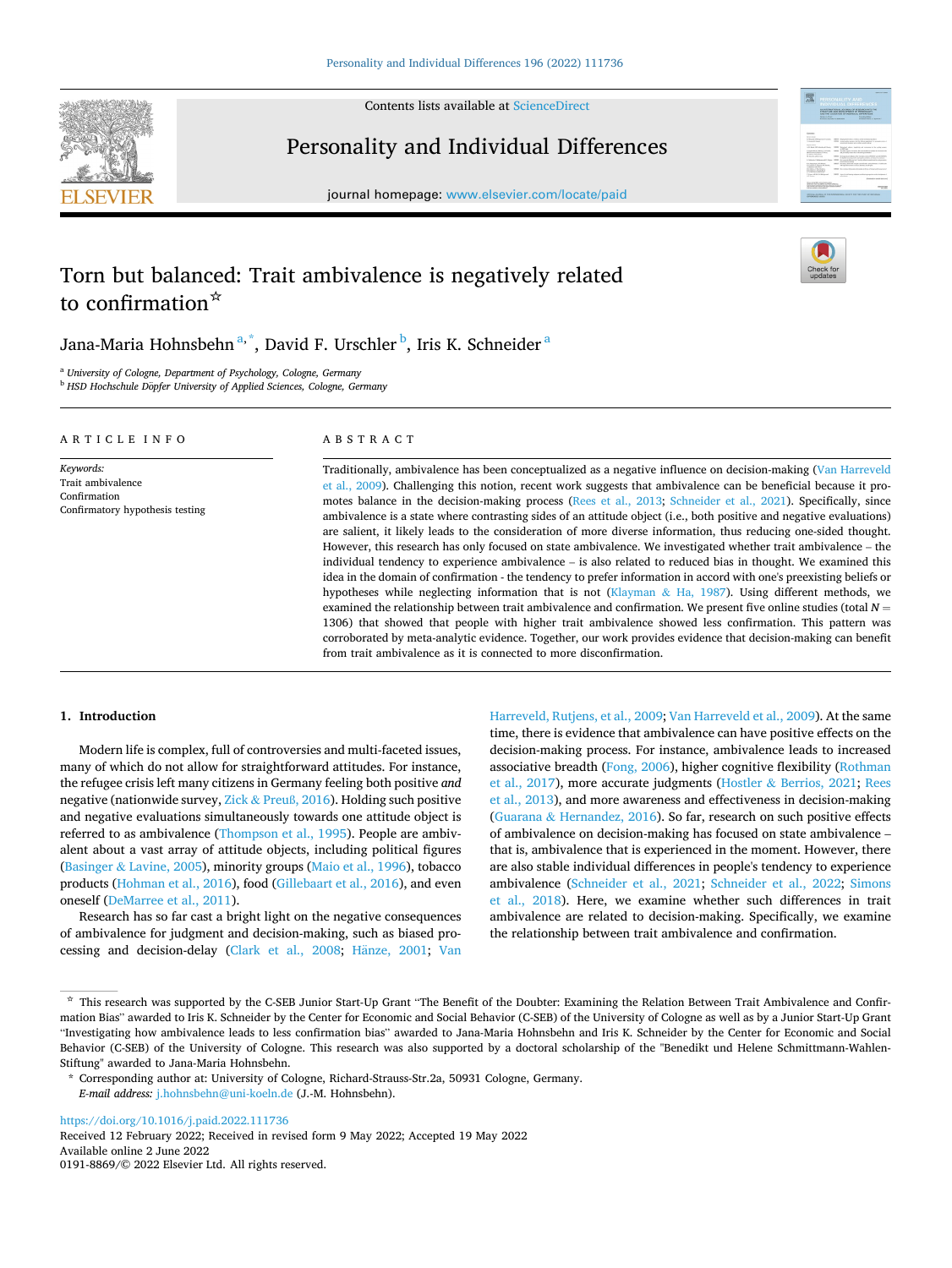#### *1.1. Confirmation and its consequences*

Confirmation describes people's tendency to pay attention to, seek out, and interpret information such that it supports their already existing hypotheses [\(Butera et al., 2018;](#page-8-0) [Klayman](#page-8-0) & Ha, 1987). People often process new information in a way that confirms an existing idea, belief, or hypothesis [\(Nickerson, 1998;](#page-8-0) Oswald & [Grosjean, 2004](#page-8-0)) because confirmation is a form of cognitive processing that often threatens highquality decision-making, it is often referred to as confirmation *bias*  ([Nickerson, 1998](#page-8-0)). Indeed, confirmation leads to poor decision-making in various fields, such as finance [\(Christandl et al., 2011;](#page-8-0) [Olsen, 2008](#page-8-0); [Perera et al., 2019](#page-8-0)), science ([Kaptchuk, 2003](#page-8-0); [Paap, 2014\)](#page-8-0), emergency medicine ([Pines, 2006\)](#page-8-0), forensics ([Kassin et al., 2013;](#page-8-0) O'[Brien, 2009\)](#page-8-0) and in crisis management during the COVID-19 pandemic ([Garcia-Ala](#page-8-0)[mino, 2020](#page-8-0)). Confirmation also plays a role in the partisan divide: both liberals and conservatives exhibit confirmation by avoiding exposure to each other's political opinions [\(Frimer et al., 2017\)](#page-8-0). In line with this, confirmation facilitates the formation of homogenous groups on social media, potentially adding to the rise of "fake news" and misinformation ([Del Vicario et al., 2016, 2019](#page-8-0)). For example, confirmation is a contributing mechanism explaining the maintenance of misinformation about climate change ( $Z$ hou & [Shen, 2021\)](#page-9-0). Given the negative impact and prevalence of confirmation, it is important to identify factors associated with reduced confirmation ([Garcia-Alamino, 2020;](#page-8-0) [Lilienfeld](#page-8-0)  [et al., 2009](#page-8-0)). Drawing on insights from ambivalence research, we believe that trait ambivalence is one such factor.

#### *1.2. Benefits of (trait) ambivalence on cognitive processing*

So far, research has focused on how state ambivalence - that is, ambivalence experienced in the moment - affects cognitive processing ([Clark et al., 2008; Fong, 2006](#page-8-0); [Rees et al., 2013](#page-8-0); [Sawicki et al., 2013](#page-8-0); [Van Harreveld, Rutjens, et al., 2009](#page-9-0)). For example, research has shown that state ambivalence leads to positive consequences on decisionmaking, suggesting that it broadens cognitive processing. In a study on creativity, people who wrote about an ambivalent situation in their lives found more unusual connections across different word sets compared to people who wrote about a non-ambivalent life event [\(Fong,](#page-8-0)  [2006\)](#page-8-0). state ambivalence can also increase judgment accuracy. Particularly, state ambivalence leads to a greater openness to other perspectives before when making a judgment – thereby increasing judgment accuracy [\(Rees et al., 2013](#page-8-0)): People who felt ambivalent were more interested in and considerate of advice given by others (i.e., alternative perspectives) compared to people who were in a non-ambivalent state leading to greater judgment accuracy concerning college tuition estimations ([Rees et al., 2013\)](#page-8-0).

Recent work suggests that people's trait ambivalence – that is, people's general tendency to experience ambivalence more often and about more things - is also connected to broader cognitive processing ([Schneider et al., 2021\)](#page-8-0). This research showed that people with a higher trait ambivalence show less cognitive bias in their judgments of others ([Schneider et al., 2021](#page-8-0)). Specifically, this work looked at correspondence bias which describes the tendency to see others' behavior more as the result of dispositional factors rather than situational influences (Gilbert & [Malone, 1995](#page-8-0)). So, when people observe someone's behavior, they tend to attribute that behavior (i.e., being late to a meeting) more strongly to dispositional factors (i.e., being a poor planner) than situational factors (i.e., traffic jams or family emergency). People with higher trait ambivalence tend to attribute a person's actions as strongly to dispositional factors (i.e., character traits) as those with low trait ambivalence, *but also* strongly to the environment's features (i.e., social norms), therefore considering both causes [\(Schneider et al., 2021\)](#page-8-0).

Although the work by [Schneider et al. \(2021\)](#page-8-0) did not look at decision-processes per se, their results showing that higher trait ambivalence is connected to considering distinctive kinds of information (i.e., external and internal causes of another's behavior) suggest that

people with higher trait ambivalence process information more broadly. As such, people with higher trait ambivalence might also be more balanced when considering both confirmatory and dis-confirmatory information – thus showing less confirmation.

#### **2. Research overview**

We present five studies that systematically tested the hypothesis that trait ambivalence is negatively connected to confirmation. As a first step, we investigated whether trait ambivalence was related to the degree to which people use confirmatory strategies when testing assumptions. Thus, in Study 1A and 1B, we measured confirmation using several short decision tasks where participants read brief scenarios and could choose among confirmatory or disconfirmatory ways to test assumptions made in the scenarios ([Rassin, 2008](#page-8-0)). In Study 2A and 2B, we used the well-established Trait Hypothesis Testing Task ([Snyder](#page-9-0) & [Swann, 1978\)](#page-9-0). With this paradigm, we examined how people would acquire information to test a hypothesis (Klayman  $\&$  [Ha, 1987](#page-8-0)) - and how this relates to trait ambivalence. We also added a state ambivalence manipulation to Study 2A to examine whether this affects confirmatory hypothesis testing as suggested by previous research ([Rees et al., 2013](#page-8-0)). Study 2B offers a replication of Study 2A. Finally, in Study 3, we examined how people evaluated confirmatory and disconfirmatory information presented to them. In all studies, we measured trait ambivalence using the Trait Ambivalence Scale ([Schneider et al., 2021\)](#page-8-0). This scale has shown good internal and temporal consistency as well as acceptable factor loadings [\(Schneider et al., 2022, 2021](#page-8-0)). Additionally, higher scores on the Trait Ambivalence Scale were positively related to the degree of state ambivalence (objective and subjective) people experienced towards a variety of attitude objects [\(Schneider et al.,](#page-8-0)  [2022\)](#page-8-0).

To estimate the robustness of our findings, we present a metaanalysis across all studies (including three additional studies in this project that are reported supplementary materials). For each *p*-value reported in this paper, we include whether the associated significance test was one-tailed or two-tailed. In case of a directional hypothesis, we report the one-tailed significance level whereas when there was no directional hypothesis, or the analysis was exploratory, we report the two-tailed significance level. Analyses scripts, data sets, and materials for all studies can be found here: [https://osf.io/z3t65/.](https://osf.io/z3t65/) All data were analyzed using RStudio, version 1.4.1106 ([RStudio Team, 2021](#page-8-0)).

## **3. Study 1A and 1B**

Study 1A was a first test of the relationship between trait ambivalence and confirmation. Study 1B was a close replication of Study 1A with minor modifications for exploratory purposes. Study 1B received ethics approval granted by the faculty's ethics commission.

#### *3.1. Method*

## *3.1.1. Participants and design*

One hundred and fifty participants participated in Study 1A. Participants were recruited via Amazon Mechanical Turk. Since it was essential for the validity of the results that participants understood the task's instructions, we excluded two non-native English speakers. We excluded five participants because they indicated that they were familiar with at least one of the decision tasks. The final dataset for study 1A consisted of 143 participants ( $M_{\text{age}} = 36.15$ ,  $SD_{\text{age}} = 11.41$ , 70 male, 72 female, 1 other). For Study 1B, we recruited 264 participants via the recruiting platform Amazon Mechanical Turk. We excluded nine nonnative English speakers. The final data set of Study 1B thus consisted of 255 participants (*M*age = 34.92, *SD*age = 10.93, 134 male, 118 female, three other). Study 1A and 1B followed the same main design. However, we made small modifications to Study 1B, described in detail below.

Study 1A was not preregistered. The preregistration for Study 1B can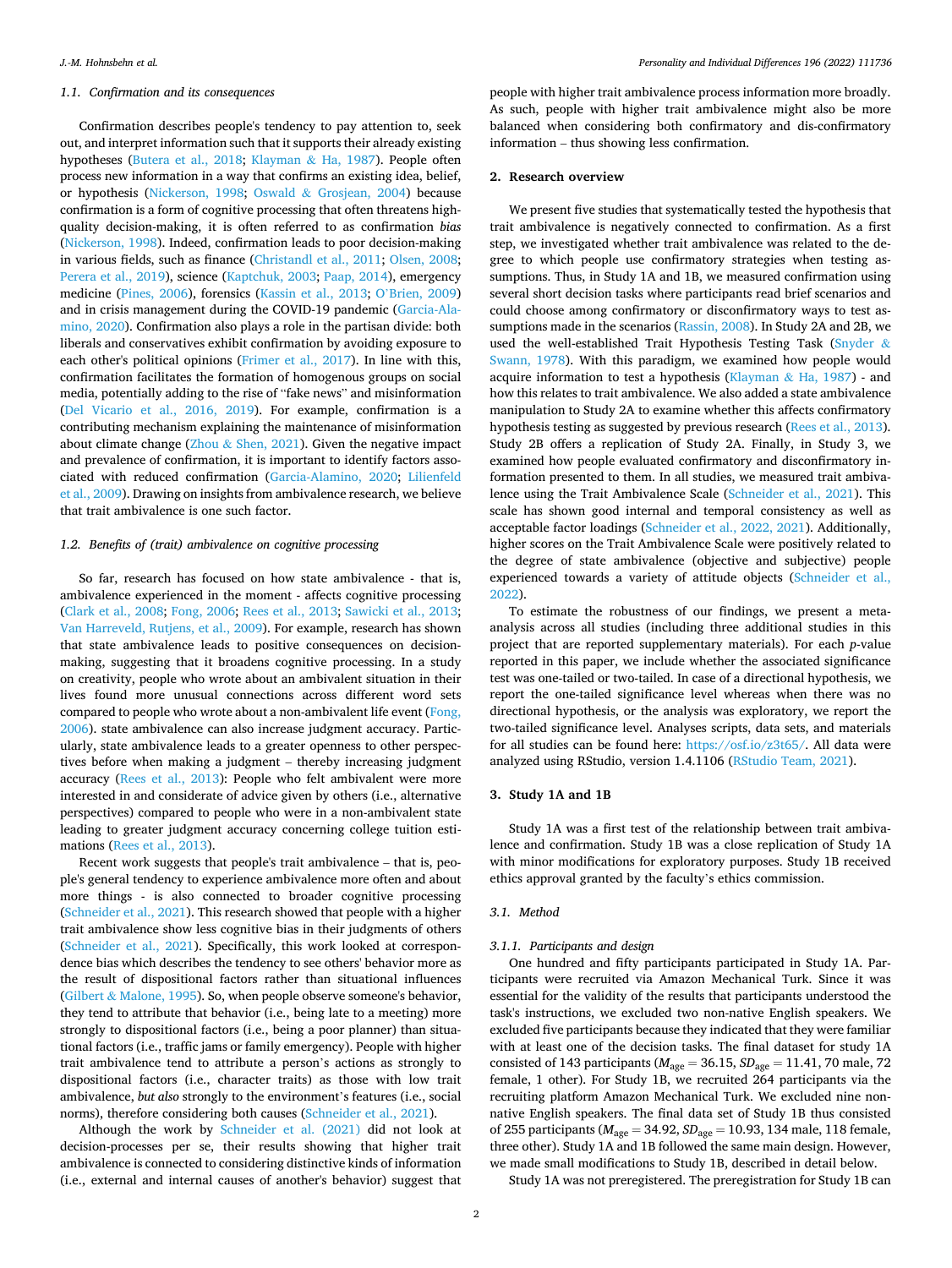be found here: [https://aspredicted.org/QZE\\_QFQ](https://aspredicted.org/QZE_QFQ). The sample size for Study 1B was based on a conservative adjustment of the effect size found in Study 1A of *r* = 0.20. This effect size is comparable to the effects found for the relationship between trait ambivalence and bias in person perception ([Schneider et al., 2021](#page-8-0)). A power analysis using g\*power ([Faul et al., 2009](#page-8-0)) with the respective effect size parameters:  $r = 0.2$ ,  $\alpha$  $level = 0.05$ , and power  $= 0.95$  produced a required sample size of 262. Also, a sample size in this range (about 250 participants) would be needed to obtain stable correlation estimates (Schönbrodt  $&$  Perugini, [2013\)](#page-8-0).

#### *3.1.2. Procedure and materials*

Participants provided informed consent and then read a short study introduction saying that the study dealt with decision-making behavior. After this, participants were sequentially presented with five short decision tasks to measure confirmation ([Rassin, 2008](#page-8-0)). In each task, a decision scenario was described where participants were asked to test an initial hypothesis (e.g., that a number sequence follows a certain rule). For each task, there were several answer options. The answer options were either biased towards confirming the initial hypothesis or not. All decision tasks and respective answer options, as well as their scoring, can be found in the supplemental materials. To create an overall confirmation score, we coded each case where a participant chose a confirmatory answer as "1" and each instance where a disconfirming answer was selected as "0". Our main dependent variable in both Study 1A and 1B was the sum of these codings and could range from zero to five, where higher scores indicated more confirmation. Study 1B also included a sixth decision task for exploratory purposes. This was a modified Wason's Card Selection Task, where the scenario was embedded in a social context, which is easier to solve for participants (Griggs & [Cox, 1982\)](#page-8-0). As this item is not directly relevant to our focal research question, we report the analyses that include this exploratory item in the supplemental materials.

Next, we measured trait ambivalence. For this, participants filled out the Trait Ambivalence Scale ([Schneider et al., 2021;](#page-8-0) Cronbach's α Study  $1A = 0.94$ ; Cronbach's α Study  $1B = 0.91$ ) that consists of 10 items (e.g., "I often feel torn between two sides of an issue", all items can be found in the supplemental materials). Participants stated their agreement on a 7 point Likert scale, ranging from 1 (does not apply to me at all) to 7 (strongly applies to me), with higher scores indicating higher trait ambivalence. Trait ambivalence was computed as the average of all items, with higher scores indicating higher trait ambivalence.

Additionally, we assessed individual differences in confirmation in Study 1A with the Confirmation Inventory [\(Rassin, 2008](#page-8-0)). The order of this scale and the Trait Ambivalence Scale was counterbalanced in Study 1A. As this scale was not relevant for the focal research question, the analysis concerning this scale can be found in the supplemental materials, and it was not included in Study 1B. Lastly, participants indicated gender, age, native language, and comments. After completion, participants were thanked and debriefed.

#### *3.2. Results*

# *3.2.1. Results and discussion Study 1A (exploratory)*

On average, participants had a confirmation score of 3.83 (*SD* = 1.01). The average trait ambivalence was  $3.91$  ( $SD = 1.38$ ). We conducted a Spearman rank correlation to test our hypothesis because the confirmation score was not normally distributed,  $W = 8.52$ ,  $p < .0001$ (one-tailed). In line with our expectation, trait ambivalence was significantly negatively associated with confirmation,  $r_s = -0.34$ ,  $p < .001$ (two-tailed), 95% CI [− 0.48, − 0.18]). Thus, the higher individuals' trait ambivalence, the less confirmation they showed in the decision tasks.

## *3.2.2. Results and discussion Study 1B (confirmatory)*

On average, participants had a confirmation score of 3.81 (*SD* = 0.96). The average trait ambivalence was  $4.2$  ( $SD = 1.22$ ). Since the confirmation score was not normally distributed,  $W = 8.68$ ,  $p < .0001$ (one-tailed), we conducted the correlational analysis with Spearman rank correlations. Trait ambivalence was significantly negatively associated with the confirmation score,  $r_s = -0.11$ ,  $p = .048$  (one-tailed), 95% CI [-0.23, 0.02].

In both Study 1A and 1 B, we found a negative relationship between trait ambivalence and confirmation: the higher people were in trait ambivalence, the less confirmation they showed across decision tasks.

## **4. Study 2A and 2B**

In Study 2A and 2B, we investigated the relationship between trait (and state) ambivalence and confirmatory hypothesis testing [\(Klayman,](#page-8-0)  [1995\)](#page-8-0). People often tend to test whether an idea or a hypothesis is true by generating confirming information rather than looking for information that would falsify it ([Klayman](#page-8-0) & Ha, 1987; Snyder & [White, 1981](#page-9-0)). For example, if people met someone new at work and they were trying to determine whether this person is extroverted or not, they would be more likely to look for traits that confirm this extroversion hypothesis (e.g., it is easy for the person to strike up conversations with basically anybody in the office) instead of testing its truth value by looking for falsifying information (e.g., this person often spends their lunch break reading).

To examine confirmatory hypothesis testing in Study 2A and 2B, we used the Trait Hypothesis Testing Task (Snyder & [Swann, 1978](#page-9-0)). The Trait Hypothesis Testing Task captures people's tendency to test a focal hypothesis that a person is extraverted in a confirmatory way (i.e., select more confirmatory vs. disconfirmatory questions). This paradigm focuses on information gathering strategies as a component of confirmatory hypothesis testing [\(Klayman, 1995\)](#page-8-0) and recently showed good reliability ([Berthet, 2021](#page-8-0)). In this task, people are asked to imagine themselves in an interview situation where their goal is to test the assumption of whether another person is extroverted (i.e., their initial hypothesis). To do this, people can choose questions they would want to ask this person. People can choose from a list with confirmatory questions – these questions could confirm that the person is indeed extraverted (e.g., "What would you do if you wanted to liven things up at a party? "), disconfirmatory - these questions could disconfirm that the person is extraverted (e.g. "In what situations do you wish you could be more outgoing? "), or neutral (e.g., "What activities do you really excel in?") questions.

Following an approach similar to Study 1A and 1B, we examined in Study 2A whether trait ambivalence was related to confirmatory hypothesis testing, and in Study 2B, we then confirmed the correlational findings through a replication. Finally, we also examined the effect of state ambivalence on these processes by including a manipulation of state ambivalence in Study 2A. Studies 2A and 2B received ethics approval granted by the faculty's ethics commission.

## *4.1. Method*

#### *4.1.1. Participants and design*

In Study 2A, four hundred and twenty participants participated. Participants were recruited via Amazon Mechanical Turk. In line with our exclusion criteria in the preregistration, we excluded nine nonnative English speakers. To ensure that participants understood the instructions for our ambivalence manipulation, we checked their understanding of what ambivalence was. Fourteen participants in the ambivalence condition thought ambivalence meant not knowing much about a topic, and 18 participants thought it meant not caring about a topic. These participants were excluded. These exclusions resulted in an *N* of 379 (*Mage* = 37.09, *SDage* = 10.95, 209 male, 168 female, 2 other) for final data analysis.

In Study 2B, two hundred and sixty-one participants participated. Participants were recruited via Prolific. As we used an active prescreening filter for native language "English" on Prolific, we did not need to exclude anyone based on this criterion. Therefore, we had a final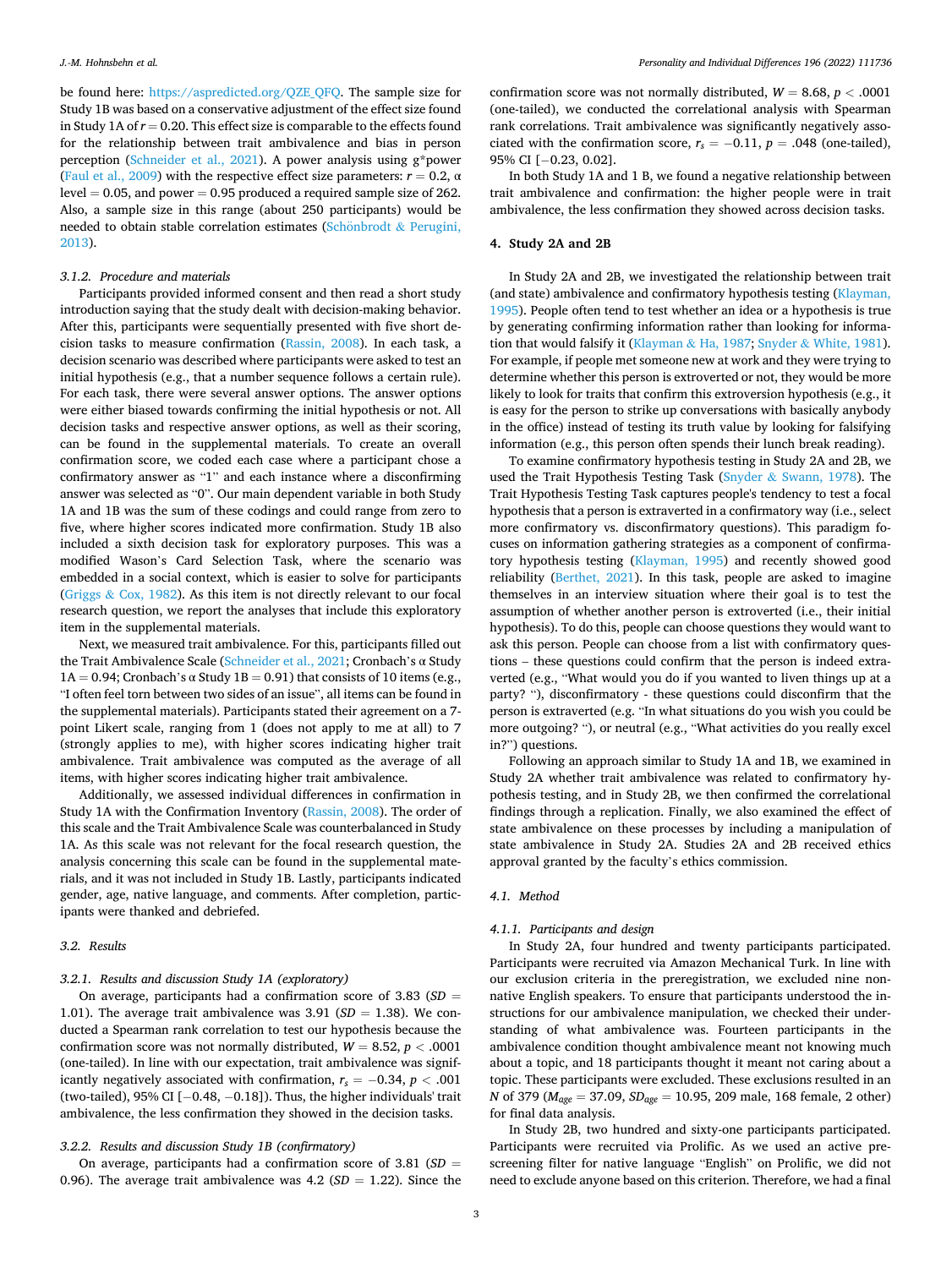N of 261 (*M*age = 32.48, *SD*age = 10.98, 101 male, 158 female, 2 other).

The preregistrations for Studies 2A and 2B can be found here [https](https://aspredicted.org/blind.php?x=9fz9re)  [://aspredicted.org/blind.php?x](https://aspredicted.org/blind.php?x=9fz9re)=9fz9re and here [https://aspredicted.](https://aspredicted.org/blind.php?x=sh4cf7)  [org/blind.php?x](https://aspredicted.org/blind.php?x=sh4cf7)=sh4cf7, respectively. Please note that the relationship between trait ambivalence and confirmatory hypothesis testing was pre-registered in Study 2B but not in Study 2A. The sample size of Study 2A was determined based on the effect sizes for the relationship between trait ambivalence and confirmation found in Study 1A ( $r_s = -0.3$ ; Cohen's *d* = 0.63) and 1B ( $r_s$  = −0.11; Cohen's *d* = 0.2). The computed average Cohen's *d* was 0.42. Because the effect of this relationship might have been inflated - in Study 1B, we found a spearman's rho of -0.11 we, therefore, assumed a smaller effect size of Cohen's  $d = 0.25$ . A power analysis ([Faul et al., 2009\)](#page-8-0) with this effect size, an  $\alpha$  level of 0.05, and a power of 0.80 yielded a sample size of 398. Additionally, to ensure that we would have enough usable data points, we included a data discard rate of 0.05 in our sample size calculation. Therefore, the total sample to collect amounted to 419 participants in Study 2A. To calculate the needed sample for Study 2B, we assumed a small effect size (Cohen's *d*   $= 0.4$ ). Power analysis with this effect size as well as an  $\alpha$  level of 0.05 and a power of 0.95 resulted in a sample size of 262.

#### *4.1.2. Procedure and materials*

First, participants provided informed consent and read a short study introduction telling participants that the study was about how people find out information about others. After this, in Study 2A, they were randomly assigned to one of two conditions of the state ambivalence manipulation where we asked half of the participants to write about an ambivalent topic and the other half to write about a non-ambivalent topic (cf. [van Harreveld et al., 2014](#page-9-0); see supplemental materials for full task description).

Participants in Study 2A then went on directly to complete the paradigm to capture confirmatory hypothesis testing - namely, the Trait Hypothesis Testing Task (Snyder & [Swann, 1978](#page-9-0); see supplemental materials for the complete task). In this paradigm, participants are told that their task is to find out whether a person they just met is extroverted or not and read the following instructions: "*On the next page you will read a general personality profile. Imagine that you are about to interview a person you don't know, and you want to find out if this person matches the personality profile. Which questions would you ask?* Participants then read a short description describing a typical extroverted person. After this, participants were provided with a list of 26 (25 in Study 2B) questions to find out whether the person is extroverted or not  $(11<sup>1</sup>$  hypothesisconfirming questions, e.g., "*What do you like about parties?*", 10 hypothesis-disconfirming questions, e.g., "*What factors make it hard for you to open up to people?*"; 5 neutral questions, e.g., "*What are your career goals?*"). Participants were asked to select 12 questions on this list that they would ask the other person to find out if the person is an extrovert. As a proxy of our dependent variable confirmatory hypothesis testing, we calculated a difference score where we subtracted the number of selected hypothesis-disconfirming questions from the number of selected hypothesis-confirming questions. Therefore, higher scores indicated a greater tendency towards confirmation in hypothesis testing. After completing the Trait Hypothesis Testing Task, participants in Study 2A filled out the Trait Ambivalence Scale to measure trait ambivalence levels ([Schneider et al., 2021;](#page-8-0) Study 2A: Cronbach's  $\alpha$  = 0.92).

Next, participants in Study 2A completed the manipulation check for which we measured subjective ambivalence (Priester & [Petty, 1996\)](#page-8-0) and objective ambivalence [\(Thompson et al., 1995\)](#page-9-0) that people experienced towards the topic they wrote about in the manipulation procedure (see the supplemental materials for a more detailed description of the

manipulation check). As half of the participants in Study 2A were asked to write about a topic they felt ambivalent about, we included a control question of whether participants in this condition knew what "ambivalence" meant. The item read "*What, in your mind, does it mean to be ambivalent?*". Participants could select one of three answers: "*That you don't really know much about a topic.*", "*That you have strong feelings, both negative and positive, and that you feel conflicted about the topic.*" or "*That you don't care about the topic.*". Participants in the ambivalence condition (i.e., who were asked to write about an ambivalent topic) who did not select the second (i.e., the correct) answer were excluded.

In Study 2B, where there was no manipulation procedure, the order of the Trait Ambivalence Scale [\(Schneider et al., 2021;](#page-8-0) Study 2B: Cronbach's  $\alpha = 0.91$ ) and the Trait Hypothesis Testing task was counterbalanced. Participants in both Study 2A and 2B concluded the studies by answering demographic questions (e.g., gender, age, native language). On the last page before completion, participants received a full debrief.

#### *4.2. Results*

## *4.2.1. State ambivalence (Study 2A only)*

*4.2.1.1. Manipulation check.* Participants in the ambivalence condition had significantly higher scores of objective ambivalence  $(M = 8.36, SD)$  $= 2.69$ ) than participants in the non-ambivalence condition ( $M = 4.11$ , *SD* = 3.91), *t*(372.64) = 12.51, *p <* .0001 (one-tailed), Cohen's *d* = 1.24, 95% CI [3.58, 4.91]. This was also the case for subjective ambivalence (*M* = 7.56, *SD* = 2.22 vs. *M* = 3.65, *SD* = 3.13), *t*(374.46) = 14.25, *p <* .0001 (one-tailed), Cohen's *d* = 1.41, 95% CI [3.37, 4.45]. This suggests that the manipulation of state ambivalence was successful.

*4.2.1.2. Main analysis.* The difference score (i.e., number of selected confirmatory questions – number of selected disconfirmatory questions) was not normally distributed ( $W = 0.97$ ,  $p < .0001$ ). Therefore, we ran a Wilcoxon rank-sum test with continuity correction to test our preregistered hypothesis: the difference score in the ambivalence condition  $(Mdn = 4.00)$  did not differ significantly from the non-ambivalence condition (*Mdn* = 3.00), *W* = 18,874, *p* = .438 (one-tailed), *r* = − 0.008. This means that the manipulation did not significantly affect how much confirmation people showed in their hypothesis testing.

#### *4.2.2. Trait ambivalence (Study 2A and 2B)*

*4.2.2.1. Study 2A (exploratory).* Mean trait ambivalence was 4.09 (*SD*   $= 1.27$ ). Trait ambivalence was negatively associated with the number of selected confirmatory questions  $(r_s = -0.33, p < .0001$  (two-tailed), 95% CI [-0.41, -0.23]), indicating that with higher trait ambivalence, participants tended to select fewer confirmatory questions. Moreover, trait ambivalence levels were also negative correlated with the difference score, *r<sub>s</sub>* = −0.28, *p* < .0001 (two-tailed), 95% CI [−0.38, −0.19]). These results, therefore, conceptually replicate the findings of Study 1A and 1B, where we also found a negative relationship between trait ambivalence and confirmation bias.

*4.2.2.2. Study 2B (confirmatory and exploratory).* Mean trait ambivalence was 4.18 (*SD* = 1.17). For Study 2B, based on literature using the Trait Hypothesis Testing Task ([Berthet, 2021](#page-8-0); Kleiman & [Hassin, 2013](#page-8-0)), we preregistered the number of selected confirmatory questions as the dependent variable. The number of selected confirmatory questions was not normally distributed (*W* = 0.94, *p <* .0001). For this reason, we used Spearman correlations for our confirmatory analysis. It revealed that trait ambivalence was significantly negatively associated with the number of selected confirmatory questions ( $r_s = -0.19$ ,  $p < .01$  (onetailed), 95% CI  $[0.31, -0.07]$ ), meaning that the higher trait ambivalence participants had, the fewer confirmatory question they selected.

<sup>&</sup>lt;sup>1</sup> For Study 2B, we removed one confirmatory question to have an equal number of confirmatory and dis-confirmatory questions to select from (see the supplemental materials for a full list of the questions).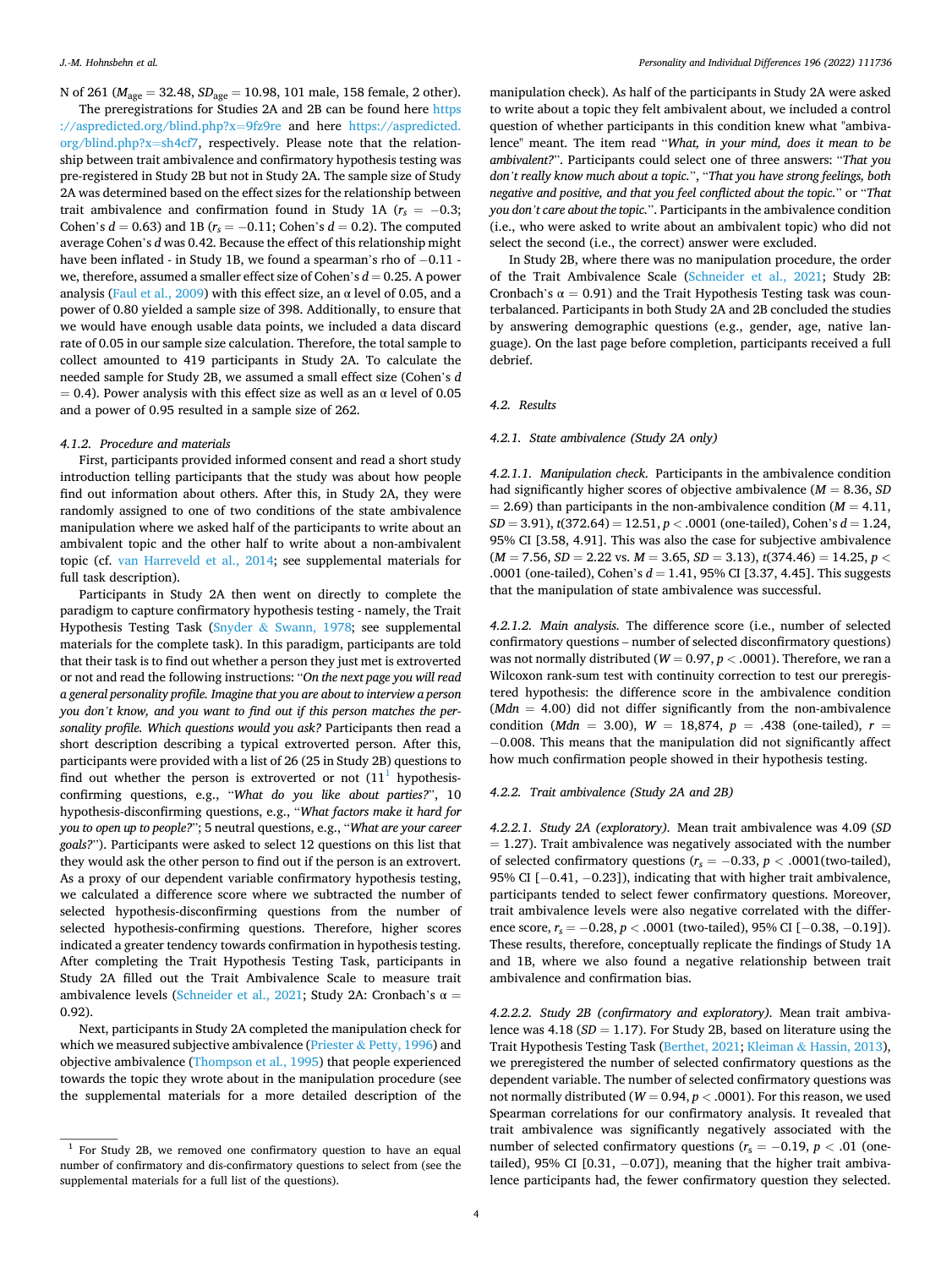Concerning the exploratory analysis, the same pattern was observed when looking at the correlation between trait ambivalence and difference score (the preregistered dependent variable in Study2A):  $r_s$  = − 0.15, *p* = .015 (two-tailed), 95% CI [− 0.27, − 0.03]. The results are consistent with what we found in Study 2A and conceptually consistent with the results of Studies 1A and 1B.

## *4.2.3. Confirmatory hypothesis testing and trait ambivalence: combined results over study 2A and 2B*

To better assess the consistency of all our findings concerning confirmatory hypothesis testing and trait ambivalence, we created a comprehensive overview of the results (see Table 1). For this overview, we present the correlational result in two categories: (1) per single number of selected confirmatory and disconfirmatory questions and (2) in difference scores. In the second category, we put the selection of confirmatory vs. disconfirmatory questions in direct contrast by calculating a difference score where we subtracted the number of selected disconfirmatory questions from the number of selected confirmatory questions. Further, we also calculated the absolute difference score: perfect balance would then be a score of 0, and higher scores would indicate higher imbalance. Using this score with the absolute difference, we cannot tell whether the deviation – or imbalance – is because more confirmatory than disconfirmatory questions were selected or vice versa. Finally, we present the weighted score and its correlations with trait ambivalence, where we divided the difference score by the sum of selected confirmatory and disconfirmatory questions.

The correlations between trait ambivalence and the number of selected confirmatory questions across all three studies reveal a consistent pattern of negative association. Combined, the results of all two studies show that the higher the trait ambivalence levels, the fewer confirmatory questions participants selected. The correlational results concerning trait ambivalence and the selection of disconfirmatory questions showed positive relationships. Hence, participants with higher trait ambivalence selected not only fewer confirmatory questions but also more disconfirmatory ones. Although the pattern for the selection of disconfirmatory questions is not quite as consistent as we did not find a significant correlation in Study 2B, the direction of all three correlations is the same. Moreover, there were consistent negative correlations concerning all difference scores in all three studies. This indicates that while participants with higher ambivalence selected more disconfirmatory than confirmatory questions, the difference between the number of selected confirmatory and disconfirmatory questions tended to be smaller at higher trait ambivalence levels. Also, the correlation with the weighted difference score showed that participants higher in trait ambivalence selected more disconfirmatory than confirmatory questions.

The results presented in Table 1 show that how people go about gathering information differs as a function of trait ambivalence: people with higher trait ambivalence set out to acquire information using fewer confirmatory questions. However, it remains unclear how people would respond to actual information based on their trait ambivalence levels. In other words, how would people with different trait ambivalence levels evaluate confirmatory and disconfirmatory information? In Study 3, we aimed to shed light on this question by exploring how trait ambivalence relates to how confirmatory versus disconfirmatory information is evaluated.

# **5. Study 3**

As the decision-making process requires not only the acquiring of information but also the handling and evaluation of actual information, we set out to examine how people evaluate information in the decisionmaking process as a function of their trait ambivalence levels. To do this, we drew upon a well-established paradigm used in confirmation research (Frey & [Rosch, 1984;](#page-8-0) [Jonas et al., 2003\)](#page-8-0). In this paradigm, participants read a decision scenario about whether or not to extend a store manages contract. After making a preliminary decision about the contract extension, participants are presented with information pieces that are either in line with (i.e., confirmatory) or speaking against (i.e., disconfirmatory) contract extension. Typically, three confirmation variables are of interest in this paradigm: how credible and important do people find each piece of information and whether people would like to learn more about the different pieces of information.

Based on our results so far that show higher trait ambivalence is related to less confirmation, we predicted that with higher trait ambivalence, people would show less interest in learning more about confirmatory information in contrast to disconfirmatory information. Likewise, we examined the relationship between state ambivalence and interest. We also looked at the evaluation of confirmatory and disconfirmatory information and how the evaluation bias score was related to trait ambivalence levels and state ambivalence.

## *5.1. Method*

#### *5.1.1. Participants and design*

Three hundred and twenty-four participants were recruited from an online participant pool at the Social Cognition Center of the University of Cologne. We only included participants whose preliminary and final decisions were identical in order to clearly identify pro and con decisionmakers to validly distinguish between confirmatory and disconfirmatory information (see Frey & [Rosch, 1984](#page-8-0)). Accordingly, fifty-six participants were excluded. As we ran this exact study as a pilot, we excluded any participants who participated in this pilot based on a self-generated anonymous participant code. This led us to exclude three participants. Additionally, we excluded all participant code duplicates in the current sample ( $N = 12$ ). The final dataset for Study 3 consisted of 268 participants (*Mage* = 26.13, *SDage* = 9.35, 59 male, 203 female, four other, and two rather did not say). The preregistration for Study 3 can be found here: [https://aspredicted.org/blind.php?x](https://aspredicted.org/blind.php?x=5xt69s)=5xt69s. The sample size of Study 3 was determined based on a small to medium effect (Cohen's *d* = 0.415). A power analysis using  $g*$  power ([Faul et al., 2009](#page-8-0)) with this effect size and an  $\alpha$  level of 0.05 and a power of 0.80 yielded a required

**Table 1** 

| Correlations between trait ambivalence and confirmatory hypothesis testing variables of Studies 2A and 2B. |  |
|------------------------------------------------------------------------------------------------------------|--|
|------------------------------------------------------------------------------------------------------------|--|

| Study                                          | Correlations per question type                      |                                             | Correlation with difference scores (confirmatory -<br>disconfirmatory) |                                                             |                                                        |
|------------------------------------------------|-----------------------------------------------------|---------------------------------------------|------------------------------------------------------------------------|-------------------------------------------------------------|--------------------------------------------------------|
|                                                | r(TA, CO)                                           | r(TA, DO)                                   | r(TA, raw difference score)                                            | $r$ (TA, absolute difference score)                         | r(TA, weighted difference score)                       |
| Study 2A $(N = 379)$<br>Study 2B ( $N = 266$ ) | $-0.33***$ [-0.41;-0.24]<br>$-0.19**$ [-0.31;-0.06] | $0.22***$ [0.13;0.30]<br>$0.10[-0.02;0.22]$ | $-0.28***$ [-0.37;-0.20]<br>$-0.15$ * [ $-0.27$ ;-0.03]                | $-0.26***$ [ $-0.34:-0.17$ ]<br>$-0.15$ * [ $-0.27$ ;-0.03] | $-0.27***$ [-0.35;-0.18]<br>$-0.14*$ [ $-0.25:-0.02$ ] |

Note. TA = trait ambivalence, CQ = Number of confirmatory questions, DQ = Number of disconfirmatory questions. All correlations are Spearman correlations because the confirmatory hypothesis testing scores were not normally distributed. Numbers in square brackets represent the 95% confidence interval [Lower limit; Upper limit].

 $\begin{array}{l} * \ * \ * \ p < .001. \ * \ p < .01. \ * \ p < .05. \end{array}$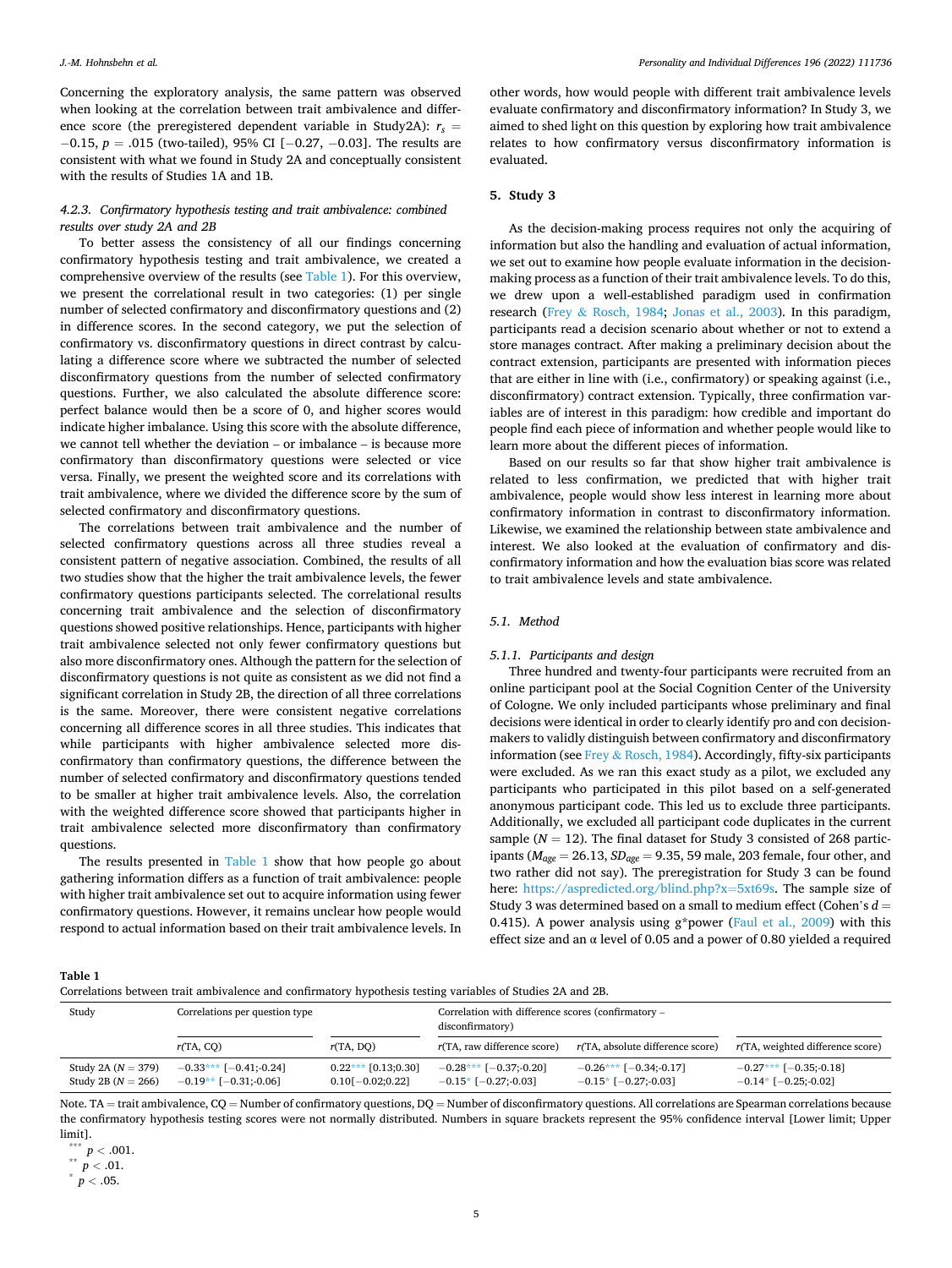#### sample size of 262.

#### *5.1.2. Procedure and materials*

First, participants provided informed consent and then read a short study description telling participants that the study dealt with decisionmaking tasks. The order of the selective exposure task and Trait Ambivalence Scale was counterbalanced, so half of the participants continued by filling out the Trait Ambivalence Scale ([Schneider et al.,](#page-8-0)  [2021;](#page-8-0) Cronbach's  $\alpha = 0.91$ ) and the other half with the selective exposure task.

In the selective exposure task (Frey & [Rosch, 1984](#page-8-0); [Jonas et al.,](#page-8-0)  [2003\)](#page-8-0), participants read a scenario about the decision of whether Mr. Müller's employment contract should be extended or not. Participants were presented with a text describing Mr. Müller, a department store manager at a fictional department store. This description included information about Mr. Müller's general tasks and performance and concluded with the summary that under his management, there have been neither significant gains nor significant losses (see supplemental materials for an English translation of the entire introductory text). After this, participants were asked to make a preliminary decision: "*Please imagine you have to make a preliminary decision now: Should Mr. Müller's employment contract be extended?*" Participants could answer either "*Yes*" or "*No*".

Participants then responded to several more items concerning their preliminary decision. Two of these were used to calculate state ambivalence "*How much would you like Mr. Miller's contract to be extended?*" and "*How much would you not like Mr. Miller's contract to be extended?*", for both there was a 10-point scale, ranging from "*not at all*" to "*very much*". For the final state ambivalence score, both ratings were submitted to the following formula:  $((P + N)/2) - |P - N|$ ; with P referring to the score on the "*How much would you like Mr. Miller's contract to be extended?*"- item and N referring to the score on the *How much would you not like Mr. Miller's contract to be extended?*"- item [\(Thompson et al., 1995](#page-9-0)). Additionally, as part of the standard selective exposure paradigm, we assessed decision certainty with eight items ([Fischer et al., 2010](#page-8-0); [Jonas](#page-8-0)  [et al., 2003\)](#page-8-0). As they are not relevant to the current research question, we are not reporting any analyses with these items.

After this, participants were told that they would be presented with additional information concerning the decision in the form of short statements by industry experts. Participants sequentially read the 12 experts' statements (see all statements in the supplemental materials) in randomized order and for each were asked to answer the following three questions: "*How credible do you consider this argument?*" (10-point scale, from "not at all credible" to "very credible"), "*How important do you consider this argument?*" (10-point scale, from "*not at all important*" to "*very important*"), and "Would you read the associated article?" (" *Yes*" or "*No*"). Participants were asked to make a final decision: "*Please imagine you have to make a final decision now: Should Mr. Müller's employment contract be extended?*" Participants could answer either "*Yes*" or "*No*".

To create our main dependent variable – the confirmatory interest score, we subtracted the number of saying "*Yes*" to read more of the disconfirmatory statements from the number of saying "*Yes*" to read more of the confirmatory statements. As such, the higher this score, the greater the interest in learning more about confirmatory information in contrast to disconfirmatory information. For the evaluation bias score, we first created difference scores: we subtracted the mean importance rating of disconfirmatory statements from the mean importance ratings of the confirmatory statements and did the same with the credibility statements. Given that both difference scores were highly correlated, we collapsed both scores into one, creating the evaluation bias score. This way, the higher the evaluation bias score, the more favorable (i.e., important and credible) confirmatory information was evaluated as compared to disconfirmatory information.

Lastly, some demographic questions (e.g., gender, age, native language, comments) followed, and upon completion, participants were thanked and debriefed on the last page of the survey.

#### *5.2. Results*

#### *5.2.1. Confirmatory analysis*

To test our main hypotheses that there is a negative association between the confirmatory interest score and trait as well as state ambivalence, we conducted multiple linear regression analyses that included the confirmatory interest score as the dependent variable and trait ambivalence as well as state ambivalence as predictors (see [Table 2\)](#page-6-0). For the analysis, both predictors were centered on their respective mean. The results of the multiple regression analyses show that neither trait ambivalence (*b* = −0.13, *t* (265) = −1.51, *p* = .065 (one-tailed)) nor state ambivalence ( $b = -0.05$ ,  $t(265) = -1.30$ ,  $p = .098$  (one-tailed)) was significant predictors of the confirmatory interest score. This suggests no meaningful relationship between trait ambivalence and how much interest people showed in wanting to learn about confirmatory versus disconfirmatory information. The same was true for state ambivalence.

#### *5.2.2. Exploratory analysis*

We conducted multiple regression analyses to investigate whether trait ambivalence and state ambivalence predict the evaluation bias score between ratings of confirmatory and disconfirmatory statements as the dependent variable. The raw difference was calculated by subtracting the average importance ratings of the disconfirmatory information from the average importance ratings of the confirmatory information. We did the same for the credibility ratings. Due to their high correlation ( $r = 0.84$ ,  $p < .0001$ ) and same scaling properties, we collapsed the raw difference scores for importance and credibility ratings into one evaluation bias score. The multiple regression analysis revealed that both trait ambivalence,  $b = -0.21$ ,  $t(265) = -2.60 p < .01$ (two-tailed), and state ambivalence,  $b = -0.22$ ,  $t (265) = -6.09$ ,  $p <$ .0001 (two-tailed), were significant predictors of the evaluation bias score (see [Table 3](#page-6-0)). Therefore, both higher trait and state ambivalence were related to a smaller evaluation bias. In other words, the higher participants were in both trait and state ambivalence, the more relative importance and credibility they assigned to disconfirmatory information over confirmatory information.

#### *5.3. Discussion*

Neither trait ambivalence nor state ambivalence was connected to people's interest in confirmatory versus disconfirmatory information. However, in our exploratory analysis, we found that higher trait ambivalence was negatively related to the evaluation bias score. This means that the higher the trait ambivalence levels, the smaller the bias to evaluate confirmatory information more favorably than disconfirmatory information, suggesting that people with higher trait ambivalence showed less confirmation in how they valued different types of information. In addition, we found the same pattern of results for state ambivalence: The higher state ambivalence, the less confirmation people showed in terms of information evaluation (i.e., less evaluation bias).

#### **6. Meta-analysis across all studies**

To determine the overall effect size of the relationship between trait ambivalence and confirmation, we performed a meta-analysis across all studies done in this project. This analysis allows us to draw a more comprehensive and precise conclusion concerning the overall effect and increases transparency because null findings can be included as well ([Goh et al., 2016\)](#page-8-0). In our meta-analysis, we included all studies that are presented in the paper (Studies 1A, 1B, 2A, 2B, and 3) as well as three studies reported in the supplemental materials where we either did not find a significant relationship and/or had only small sample sizes (Supplemental Studies 1, 2, and 3), resulting in 8 studies.

In all three supplemental studies, we included the Trait Ambivalence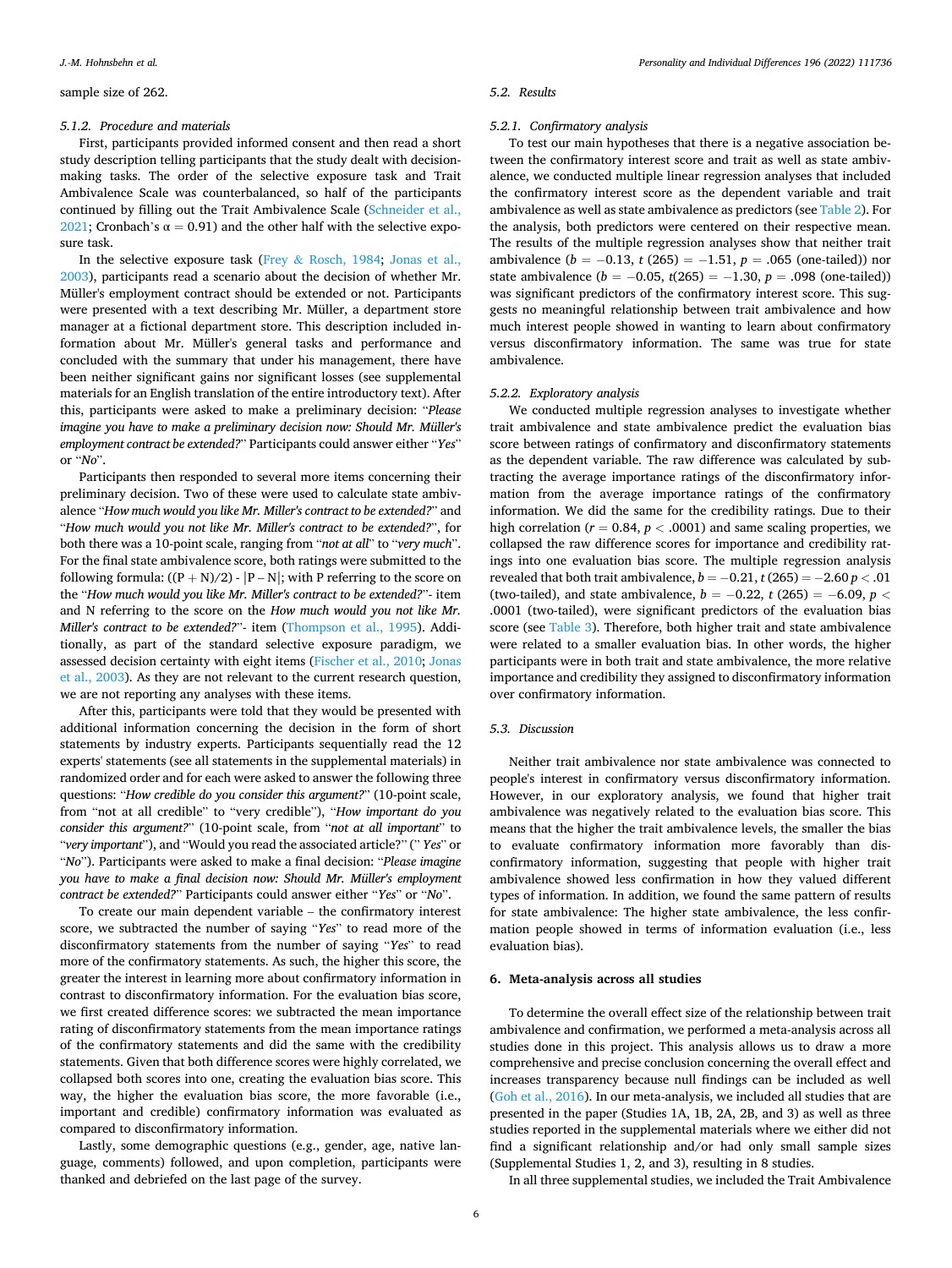<span id="page-6-0"></span>Regression results using the confirmatory interest score as the criterion.

| respectively require again, the communicatively interest acord as the extrement |          |                 |         |                 |         |                                   |
|---------------------------------------------------------------------------------|----------|-----------------|---------|-----------------|---------|-----------------------------------|
| Predictor                                                                       |          | b 95% CI        | beta    | beta 95% CI     |         | Fit                               |
| (Intercept)                                                                     | $0.58**$ | [0.39, 0.77]    |         |                 |         |                                   |
| Trait ambivalence                                                               | $-0.13$  | $[-0.29, 0.04]$ | $-0.09$ | $[-0.17, 0.07]$ | $-0.10$ |                                   |
| State ambivalence                                                               | $-0.05$  | $[-0.12, 0.03]$ | $-0.08$ | $[-0.22, 0.01]$ | $-0.09$ |                                   |
|                                                                                 |          |                 |         |                 |         | $R^2 = 0.016$ ; 95% CI[0.00,0.05] |

Note. Square brackets indicate the 95% confidence interval [LL, UL]. \*\* *<sup>p</sup><sup>&</sup>lt;* .01.

#### **Table 3**

Regression results using the collapsed raw difference scores of importance and credibility as the criterion.

| Predictor                                             |                                    | b 95% CI                                             | beta               | beta 95% CI                          |                        | Fit                                |
|-------------------------------------------------------|------------------------------------|------------------------------------------------------|--------------------|--------------------------------------|------------------------|------------------------------------|
| (Intercept)<br>Trait ambivalence<br>State ambivalence | $1.02**$<br>$-0.21**$<br>$-0.22**$ | [0.84, 1.21]<br>$[-0.37, -0.05]$<br>$[-0.29, -0.15]$ | $-0.15$<br>$-0.35$ | $[-0.26, -0.04]$<br>$[-0.46, -0.23]$ | $-0.18**$<br>$-0.36**$ | $R^2 = 0.15$ **; 95% CI[0.08,0.23] |

Note. Square brackets indicate the 95% confidence interval [LL, UL]. \*\* *<sup>p</sup><sup>&</sup>lt;* .01.

Scale [\(Schneider et al., 2021\)](#page-8-0). In Supplemental Study 1 and 2, we used the same decision tasks as in Study 1A and 1B to capture confirmation, while in Supplemental Study 3, we used the Trait Hypothesis Testing Task (Snyder & [Swann, 1978\)](#page-9-0) to assess confirmatory hypothesis testing. In contrast to the studies presented in the main text, the Supplemental Studies 1, 2, and 3 are not fully powered studies (for a more detailed description of the methods and results of these studies, see the supplemental materials). By including all studies of the project line, instead of selectively presenting studies, we increase the validity of our metaanalysis to closer represent the "true" size of the relationship between trait ambivalence and confirmation [\(Vosgerau et al., 2019](#page-9-0)).

For Study 1A, 1B as well as Supplemental Studies 1 and 2, we used the correlation between trait ambivalence and the overall confirmation score as input for the meta-analysis. For Studies 2A, 2B, and Supplemental Study 3, we used the correlation coefficients between trait ambivalence and the raw difference scores (i.e., subtracting the number of selected disconfirmatory questions from the number of selected confirmatory questions). This approach made the correlation coefficients of Studies 2A, 2B, and Supplemental Study 3 more comparable with those of Study 3. For Study 3, we took the average of the two correlations: first, the correlation between trait ambivalence and the collapsed importance and credibility difference score and second, the correlation between trait ambivalence and the interst difference score  $(r<sub>s</sub> = -0.11)$ . As we used different measurements of confirmation across studies, we used a random-effects model with restricted maximum likelihood estimation. We also specified that for the analysis, all correlations were Fisher-z-transformed. In line with our overall hypothesis,

the meta-analysis revealed an overall estimated negative correlation between trait ambivalence and confirmation,  $r = -0.17$ ,  $z = -2.88$ ,  $p <$ .01, 95%CI  $[-0.28; -0.05]$  (see Fig. 1). Thus, the combined results of all eight studies show that people with higher trait ambivalence levels show less confirmation.

#### **7. General discussion**

A growing body of work suggests that state ambivalence can have positive consequences (Cavazza & [Butera, 2008](#page-8-0); [Fong, 2006; Guarana](#page-8-0) & [Hernandez, 2016](#page-8-0); Hostler & [Berrios, 2021](#page-8-0); [Pillaud et al., 2018](#page-8-0); [Rees](#page-8-0)  [et al., 2013;](#page-8-0) [Schneider et al., 2021\)](#page-8-0). We extend these findings to trait ambivalence into the domain of confirmation. Confirmation describes people's tendency to pay attention to and interpret information in a way that corroborates an already existing hypothesis or belief, rather than trying to falsify it by considering alternative hypotheses ([Butera et al.,](#page-8-0)  [2018;](#page-8-0) [Klayman](#page-8-0) & Ha, 1987; Oswald & [Grosjean, 2004\)](#page-8-0). We hypothesized that trait ambivalence is negatively related to confirmation. The results of five studies, focusing on different aspects of confirmation, supported our hypothesis.

First, higher trait ambivalence was related to selecting fewer confirmatory answers (Study 1A and 1B). This same tendency emerged when we asked people how they would acquire information to test a hypothesis (Study 2A and 2B): people higher in trait ambivalence consistently chose fewer hypothesis-confirming questions. Moreover, trait ambivalence was also related to how people evaluated information. Specifically, the higher their trait ambivalence, the smaller people's



**Fig. 1.** Forest plot of meta-analytic results of the relationship between trait ambivalence and confirmation bias. The squares represent the individual effect sizes, and its size indicates the weight with which it enters the overall effect size, under "Weight" this is indicated as percentage per study. The diamond represents the overall effect size across all studies. The width of the diamond represents the 95% confidence interval.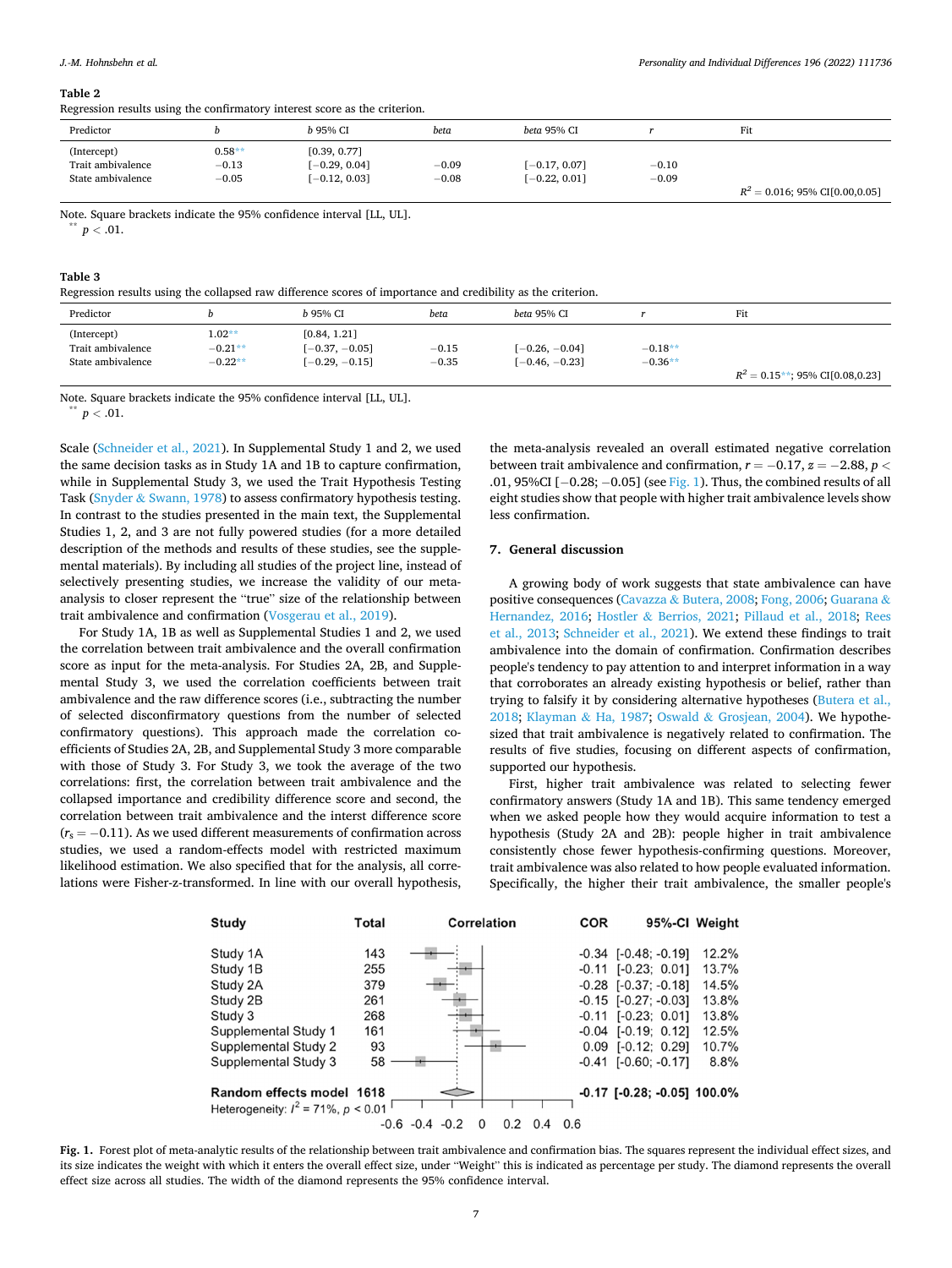evaluative bias towards confirmatory information. Instead, people with higher trait ambivalence tended to evaluate disconfirmatory information as more important and credible than confirmatory information (Study 3). The replicability of our findings is corroborated by a metaanalysis that included all studies presented in the main text and three additional studies reported in the supplemental materials. This metaanalysis showed an overall negative relationship between trait ambivalence and confirmation across studies and offers a more precise estimate of the effect size. Our results are further strengthened by using different decision tasks, thereby covering different facets of confirmation (e.g., [Brunswik, 1947, 1955](#page-8-0); for similar reasoning see [Urschler](#page-9-0)  [et al., 2019\)](#page-9-0).

While the relationship between trait ambivalence and confirmation was consistent across studies, our findings related to state ambivalence were more difficult to interpret. Previous research has found positive effects of unrelated state ambivalence [\(Rees et al., 2013\)](#page-8-0), that is, an effect of experiencing ambivalence in the moment that is unrelated to the decision at hand. We included a similar manipulation in Study 2A, but the results did not reveal any effects on confirmation. This may be due to methodological differences and constraints in the present work. When testing for an effect of unrelated state ambivalence, we used a different ambivalence manipulation that focused on thinking about a topic one is ambivalent about and then listing the reasons why this is ([van Harreveld et al., 2014](#page-9-0)) rather than using the experimental manipulation of emotional ambivalence and single-affect states as was done in past work ([Rees et al., 2013](#page-8-0)). Therefore, it is possible that the manipulation we used did not work because it did not focus on affect, and affect might be a stronger cue that people also unwittingly carry over to consequent unrelated tasks [\(Schwarz, 2011](#page-9-0); [Schwarz](#page-9-0) & Clore, [1983\)](#page-9-0).

However, we did find that greater *related* state ambivalence – ambivalence directly related to the decision – *was* associated with less confirmation. Earlier research indicated that related state ambivalence under some circumstances worsens bias [\(Sawicki et al., 2013](#page-8-0)) [\(Sawicki](#page-8-0)  [et al., 2013\)](#page-8-0). However, in research by [Sawicki et al. \(2013\),](#page-8-0) related state ambivalence was operationalized as the subjective experience of ambivalence (Priester & [Petty, 1996](#page-8-0)). Subjective ambivalence was measured with items asking about the degree of mixed feelings, indecision, and conflict people felt ([Sawicki et al., 2013\)](#page-8-0). In our work, we only looked at the "raw" attitude people reported towards their preliminary decision and did not assess how people experienced their ambivalent or non-ambivalent attitudes. Possibly ambivalence leads to more biased information processing when the ambivalent attitude towards the issue at hand translates into the metacognitive awareness of feeling conflicted (i.e., subjective ambivalence; [van Harreveld et al.,](#page-9-0)  [2015\)](#page-9-0). When this subjective experience of the ambivalent attitude is accompanied by negative affect, people become motivated to quickly resolve their ambivalent attitude [\(Van Harreveld, Rutjens, et al., 2009\)](#page-9-0) – likely by engaging in biased information processing [\(Clark et al., 2008](#page-8-0)).

## *7.1. Open questions and future work*

The present work can serve as a jumping-off point for future research looking to directly explore *why* ambivalence has positive effects. As mentioned above, people with higher trait ambivalence showed both *less*  confirmation and *more* disconfirmation (Studies 2A, 2B, and 3). Using disconfirmation entails not just focusing on the hypothesis at hand but also holding an alternative hypothesis simultaneously, which is why it may be more difficult for people to use disconfirmation ([Legrenzi et al.,](#page-8-0)  [1993\)](#page-8-0). Therefore, disconfirmation requires the capacity for cognitive and motivational complexity as well as divergent thinking [\(Butera et al.,](#page-8-0)  [2018\)](#page-8-0). Possibly, highly ambivalent people have a greater capacity for divergent and de-focused thinking, allowing them to engage less in selective hypothesis testing (i.e., only focusing on the hypothesis at hand and not considering alternative ones). Therefore, a direct test of divergent thinking and selective hypothesis testing as the underlying process

of the relationship between trait ambivalence and confirmation is a fruitful avenue for future work.

Although we used samples from different populations (US, UK, and Germany), there is reason to assume that cultural differences might play a role in the relationship between trait ambivalence and confirmation. Research investigating the relationship between positive framing of contradictions and creativity found that especially people from Western cultures profited from adopting such paradoxical frames, which describes a positive framing of contradictions [\(Leung et al., 2018](#page-8-0)). In contrast, positive effects of paradoxical frames on creativity were not found in East Asian samples. Presumably, East Asian participants do not experience conflict when confronted with paradoxical frames. Given that paradoxical frames and ambivalence share the element of contradiction, the relationship between trait ambivalence and confirmation may be more pronounced in Western than in East Asian samples.

By consistently demonstrating that trait ambivalence is negatively connected to confirmation in decision-making, the present research helps to elucidate the relationship between personality factors and confirmation – an area where, to date, research seems to be scant ([Rassin, 2008](#page-8-0)). However, there is recent work suggesting that confirmation is negatively related to the Openness domain and positively related to the Neuroticism domain of the Big Five personality traits ([Melinder et al., 2020\)](#page-8-0). Future research could investigate whether trait ambivalence is accordingly related to greater Openness and less Neuroticism and whether this could be an underlying mechanism of the negative relationship we found. Research examining dispositional mixed emotions found that people who often experience mixed emotions also scored higher on Openness (Barford  $&$  [Smillie, 2016](#page-8-0)), suggesting that trait ambivalence, as a conceptually similar construct to dispositional mixed emotions, might also be positively related to Openness.

#### **8. Conclusions**

In this work, we set out to examine the relationship between trait ambivalence and confirmation – a ubiquitous form of reasoning that can have negative consequences on decision-making. In line with our hypothesis, we found that overall, higher trait ambivalence is related to less confirmation. We found this negative relationship using different paradigms and examining different aspects of confirmation. A metaanalysis over all studies further supports the robustness of our findings. Our work extends research showing that state ambivalence can have benefits for decision-making ([Fong, 2006;](#page-8-0) [Rees et al., 2013\)](#page-8-0) by showing that trait ambivalence is related to less bias in decision-making and bolsters previous work showing that trait ambivalence is negatively related to bias in social judgment ([Schneider et al., 2021](#page-8-0)). Taken together, our findings show that ambivalent people show less confirmation and instead also consider information that does not fit a currently held hypothesis. As such, this work shows that while ambivalent people might be torn, they are also balanced.

#### **CRediT authorship contribution statement**

**Jana-Maria Hohnsbehn:** Conceptualization, Data curation, Formal analysis, Funding acquisition, Investigation, Methodology, Project administration, Writing – original draft. **David F. Urschler:** Methodology, Writing – review & editing. **Iris K. Schneider:** Conceptualization, Resources, Funding acquisition, Supervision, Writing – review & editing.

#### **Declaration of competing interest**

We have no conflict of interest to disclose. All data, analysis code, and materials can be found here: [https://osf.io/z3t65/.](https://osf.io/z3t65/)

## **Appendix A. Supplementary data**

Supplementary data to this article can be found online at [https://doi.](https://doi.org/10.1016/j.paid.2022.111736)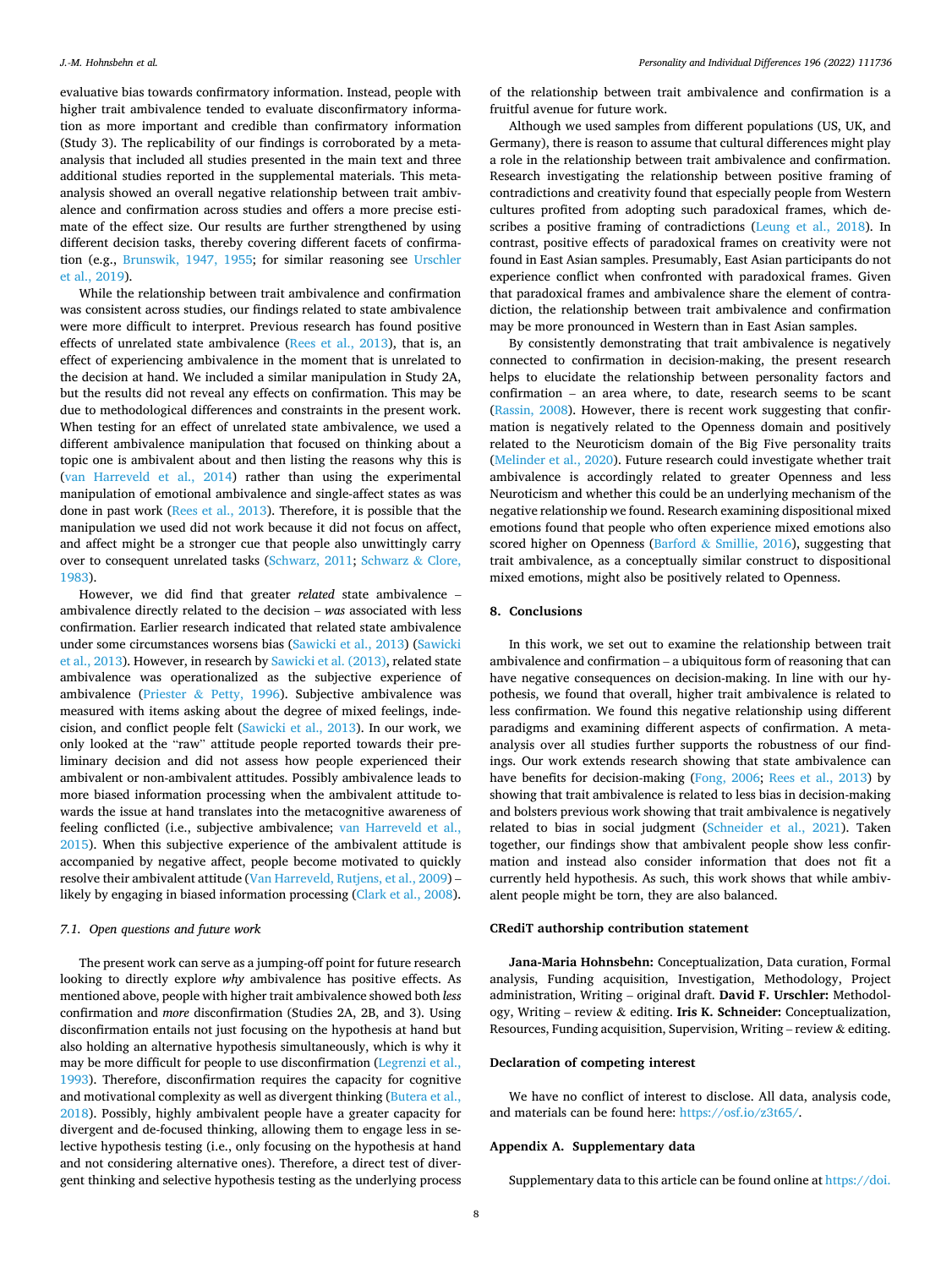#### <span id="page-8-0"></span>[org/10.1016/j.paid.2022.111736.](https://doi.org/10.1016/j.paid.2022.111736)

#### **References**

- [Barford, K. A., & Smillie, L. D. \(2016\). Openness and other big five traits in relation to](http://refhub.elsevier.com/S0191-8869(22)00241-0/rf202205201919562485)  dispositional mixed emotions. *[Personality and Individual Differences, 102](http://refhub.elsevier.com/S0191-8869(22)00241-0/rf202205201919562485)*, 118–122, [10/f83m7w](http://refhub.elsevier.com/S0191-8869(22)00241-0/rf202205201919562485).
- Basinger, S. J., & Lavine, H. (2005). Ambivalence, information, and electoral choice. *The American Political Science Review, 99*(2), 169–184. [https://doi.org/10.1017/](https://doi.org/10.1017/S0003055405051580) [S0003055405051580](https://doi.org/10.1017/S0003055405051580)
- Berthet, V. (2021). The measurement of individual differences in cognitive biases: A review and improvement. *Frontiers in Psychology, 12*, 419. [https://doi.org/10.3389/](https://doi.org/10.3389/fpsyg.2021.630177)  [fpsyg.2021.630177](https://doi.org/10.3389/fpsyg.2021.630177)
- Brunswik, E. (1947). *[Systematic and representative design of psychological experiments; with](http://refhub.elsevier.com/S0191-8869(22)00241-0/rf202205201923076394)  [results in physical and social perception](http://refhub.elsevier.com/S0191-8869(22)00241-0/rf202205201923076394)*.
- Brunswik, E. (1955). Representative design and probabilistic theory in a functional psychology. *Psychological Review, 62*(3), 193. <https://doi.org/10.1037/h0047470>
- Butera, F., Sommet, N., & Toma, C. (2018). Confirmation as coping with competition. *European Review of Social Psychology, 29*(1), 299–339. [https://doi.org/10.1080/](https://doi.org/10.1080/10463283.2018.1539908) [10463283.2018.1539908](https://doi.org/10.1080/10463283.2018.1539908)
- Cavazza, N., & Butera, F. (2008). Bending without breaking: Examining the role of attitudinal ambivalence in resisting persuasive communication. *European Journal of Social Psychology, 38*(1), 1–15. <https://doi.org/10.1002/ejsp.424>
- Christandl, F., Fetchenhauer, D., & Hoelzl, E. (2011). Price perception and confirmation bias in the context of a VAT increase. *Journal of Economic Psychology, 32*(1), 131–141. <https://doi.org/10.1016/j.joep.2010.09.006>
- Clark, J. K., Wegener, D. T., & Fabrigar, L. R. (2008). Attitudinal ambivalence and message-based persuasion: Motivated processing of proattitudinal information and avoidance of counterattitudinal information. *Personality & Social Psychology Bulletin, 34*(4), 565–577. <https://doi.org/10.1177/0146167207312527>
- Del Vicario, M., Bessi, A., Zollo, F., Petroni, F., Scala, A., Caldarelli, G., Stanley, H. E., & Quattrociocchi, W. (2016). The spreading of misinformation online. *Proceedings of the National Academy of Sciences of the United States of America, 113*(3), 554–559. <https://doi.org/10.1073/pnas.1517441113>
- Del Vicario, M., Quattrociocchi, W., Scala, A., & Zollo, F. (2019). Polarization and fake news. *ACM Transactions on the Web, 13*(2), 1–22. <https://doi.org/10.1145/3316809>
- DeMarree, K. G., Morrison, K. R., Wheeler, S. C., & Petty, R. E. (2011). Self-ambivalence and resistance to subtle self-change attempts. *Personality and Social Psychology Bulletin, 37*(5), 674–686. <https://doi.org/10.1177/0146167211400097>
- Faul, F., Erdfelder, E., Buchner, A., & Lang, A.-G. (2009). Statistical power analyses using G\* power 3.1: Tests for correlation and regression analyses. *Behavior Research Methods, 41*(4), 1149–1160. <https://doi.org/10.3758/BRM.41.4.1149>
- Fischer, P., Fischer, J., Weisweiler, S., & Frey, D. (2010). Selective exposure to information: How different modes of decision making affect subsequent confirmatory information processing. *British Journal of Social Psychology, 49*(4), 871–881. <https://doi.org/10.1348/014466610X499668>
- Fong, C. T. (2006). The effects of emotional ambivalence on creativity. *Academy of Management Journal, 49*(5), 1016–1030. [https://doi.org/10.5465/](https://doi.org/10.5465/amj.2006.22798182) [amj.2006.22798182](https://doi.org/10.5465/amj.2006.22798182)
- Frey, D., & Rosch, M. (1984). Information seeking after decisions. *Personality and Social Psychology Bulletin, 10*(1), 91–98. <https://doi.org/10.1177/0146167284101010>
- Frimer, J. A., Skitka, L. J., & Motyl, M. (2017). Liberals and conservatives are similarly motivated to avoid exposure to one another's opinions. *Journal of Experimental Social Psychology, 72*, 1–12. <https://doi.org/10.1016/j.jesp.2017.04.003>
- Garcia-Alamino, J. M. (2020). Human biases and the SARS-CoV-2 pandemic. *Intensive & Critical Care Nursing, 58*, Article 102861. [https://doi.org/10.1016/j.](https://doi.org/10.1016/j.iccn.2020.102861) [iccn.2020.102861](https://doi.org/10.1016/j.iccn.2020.102861)
- Gilbert, D. T., & Malone, P. S. (1995). The correspondence bias. *Psychological Bulletin, 117*(1), 21. <https://doi.org/10.1037/0033-2909.117.1.21>
- Gillebaart, M., Schneider, I. K., & Ridder, D. T. D. (2016). Effects of trait self-control on response conflict about healthy and unhealthy food. *Journal of Personality, 84*(6), 789–798. <https://doi.org/10.1111/jopy.12219>
- Goh, J. X., Hall, J. A., & Rosenthal, R. (2016). Mini meta-analysis of your own studies: Some arguments on why and a primer on how. *Social and Personality Psychology Compass, 10*(10), 535–549.<https://doi.org/10.1111/spc3.12267>
- Griggs, R. A., & Cox, J. R. (1982). The elusive thematic-materials effect in Wason's selection task. *British Journal of Psychology, 73*(3), 407–420. [https://doi.org/](https://doi.org/10.1111/j.2044-8295.1982.tb01823.x)  [10.1111/j.2044-8295.1982.tb01823.x](https://doi.org/10.1111/j.2044-8295.1982.tb01823.x)
- [Guarana, C. L., & Hernandez, M. \(2016\). Identified ambivalence: When cognitive](http://refhub.elsevier.com/S0191-8869(22)00241-0/rf202205201920098430) [conflicts can help individuals overcome cognitive traps.](http://refhub.elsevier.com/S0191-8869(22)00241-0/rf202205201920098430) *Journal of Applied Psychology, 101*[\(7\), 1013, 10/f84b8r](http://refhub.elsevier.com/S0191-8869(22)00241-0/rf202205201920098430).
- Hänze, M. (2001). Ambivalence, conflict, and decision making: Attitudes and feelings in Germany towards NATO's military intervention in the Kosovo war. *European Journal of Social Psychology, 31*(6), 693–706.<https://doi.org/10.1002/ejsp.57>
- Hohman, Z. P., Crano, W. D., & Niedbala, E. M. (2016). Attitude ambivalence, social norms, and behavioral intentions: Developing effective antitobacco persuasive communications. *Psychology of Addictive Behaviors, 30*(2), 209–219. [https://doi.org/](https://doi.org/10.1037/adb0000126)  [10.1037/adb0000126](https://doi.org/10.1037/adb0000126)
- Hostler, T. J., & Berrios, R. (2021). The impact of mixed emotions on judgements: A naturalistic study during the FIFA world cup. *Cognition and Emotion, 35*(2), 341–355. <https://doi.org/10.1080/02699931.2020.1840965>
- Jonas, E., Greenberg, J., & Frey, D. (2003). Connecting terror management and dissonance theory: Evidence that mortality salience increases the preference for supporting information after decisions. *Personality and Social Psychology Bulletin, 29*  (9), 1181–1189. <https://doi.org/10.1177/0146167203254599>
- Kaptchuk, T. J. (2003). Effect of interpretive bias on research evidence. *BMJ (Clinical Research Edition), 326*(7404), 1453–1455. [https://doi.org/10.1136/](https://doi.org/10.1136/bmj.326.7404.1453) [bmj.326.7404.1453](https://doi.org/10.1136/bmj.326.7404.1453)
- Kassin, S. M., Dror, I. E., & Kukucka, J. (2013). The forensic confirmation bias: Problems, perspectives, and proposed solutions. *Journal of Applied Research in Memory and Cognition, 2*(1), 42–52. <https://doi.org/10.1016/j.jarmac.2013.01.001>
- Klayman, J. (1995). In *, 32*. *Varieties of confirmation bias* (pp. 385–418). Elsevier. [https://](https://doi.org/10.1016/S0079-7421(08)60315-1)  [doi.org/10.1016/S0079-7421\(08\)60315-1.](https://doi.org/10.1016/S0079-7421(08)60315-1)
- Klayman, J., & Ha, Y. (1987). Confirmation, disconfirmation, and information in hypothesis testing. *Psychological Review, 94*(2), 211–228. [https://doi.org/10.1037/](https://doi.org/10.1037/0033-295X.94.2.211)  0033-295X.94.2.211
- Kleiman, T., & Hassin, R. R. (2013). When conflicts are good: Nonconscious goal conflicts reduce confirmatory thinking. *Journal of Personality and Social Psychology, 105*(3), 374–387. <https://doi.org/10.1037/a0033608>
- Legrenzi, P., Girotto, V., & Johnson-Laird, P. N. (1993). Focussing in reasoning and decision making. *Cognition, 49*(1–2), 37–66. [https://doi.org/10.1016/0010-0277](https://doi.org/10.1016/0010-0277(93)90035-T) [\(93\)90035-T](https://doi.org/10.1016/0010-0277(93)90035-T)
- Leung, A. K., Liou, S., Miron-Spektor, E., Koh, B., Chan, D., Eisenberg, R., & Schneider, I. (2018). Middle ground approach to paradox: Within-and between-culture examination of the creative benefits of paradoxical frames. *Journal of Personality and Social Psychology, 114*(3), 443. <https://doi.org/10.1037/pspp0000160>
- Lilienfeld, S. O., Ammirati, R., & Landfield, K. (2009). Giving debiasing away: Can psychological research on correcting cognitive errors promote human Welfare? *Perspectives on Psychological Science : A Journal of the Association for Psychological Science, 4*(4), 390–398.<https://doi.org/10.1111/j.1745-6924.2009.01144.x>
- Maio, G. R., Bell, D. W., & Esses, V. M. (1996). Ambivalence and persuasion: The processing of messages about immigrant groups. *Journal of Experimental Social Psychology, 32*(6), 513–536. <https://doi.org/10.1006/jesp.1996.0023>
- [Melinder, A., Brennen, T., Husby, M. F., & Vassend, O. \(2020\). Personality, confirmation](http://refhub.elsevier.com/S0191-8869(22)00241-0/rf202205201920541199)  [bias, and forensic interviewing performance.](http://refhub.elsevier.com/S0191-8869(22)00241-0/rf202205201920541199) *Applied Cognitive Psychology, 34*(5), 961–[971, 10/gpd3kz.](http://refhub.elsevier.com/S0191-8869(22)00241-0/rf202205201920541199)
- Nickerson, R. S. (1998). Confirmation bias: A ubiquitous phenomenon in many guises. *Review of General Psychology, 2*(2), 175–220. [https://doi.org/10.1037/1089-](https://doi.org/10.1037/1089-2680.2.2.175)  [2680.2.2.175](https://doi.org/10.1037/1089-2680.2.2.175)
- O'Brien, B. (2009). Prime suspect: An examination of factors that aggravate and counteract confirmation bias in criminal investigations. *Psychology, Public Policy, and Law, 15*(4), 315. <https://doi.org/10.1037/a0017881>
- Olsen, R. A. (2008). *Cognitive dissonance: The problem facing behavioral finance*. [https://](https://doi.org/10.1080/15427560801896552)  [doi.org/10.1080/15427560801896552](https://doi.org/10.1080/15427560801896552)
- Oswald, M. E., & Grosjean, S. (2004). *[Confirmation bias. Cognitive illusions: A handbook on](http://refhub.elsevier.com/S0191-8869(22)00241-0/rf202205201921251216)  [fallacies and biases in thinking, judgement and memory. 79](http://refhub.elsevier.com/S0191-8869(22)00241-0/rf202205201921251216)*.
- Paap, K. R. (2014). The role of componential analysis, categorical hypothesising, replicability and confirmation bias in testing for bilingual advantages in executive functioning. *Journal of Cognitive Psychology, 26*(3), 242–255. [https://doi.org/](https://doi.org/10.1080/20445911.2014.891597)  [10.1080/20445911.2014.891597](https://doi.org/10.1080/20445911.2014.891597)
- Perera, D., Chand, P., & Mala, R. (2019). Confirmation bias in accounting judgments: The case for international financial reporting standards for small and medium-sized enterprises. *Accounting & Finance*.<https://doi.org/10.1111/acfi.12523>
- Pillaud, V., Cavazza, N., & Butera, F. (2018). The social utility of ambivalence: Being ambivalent on controversial issues is recognized as competence. *Frontiers in Psychology, 9*, 961. <https://doi.org/10.3389/fpsyg.2018.00961>
- Pines, J. M. (2006). Profiles in patient safety: Confirmation bias in emergency medicine. *Academic Emergency Medicine : Official Journal of the Society for Academic Emergency Medicine, 13*(1), 90–94. <https://doi.org/10.1197/j.aem.2005.07.028>
- Priester, J. R., & Petty, R. E. (1996). The gradual threshold model of ambivalence: Relating the positive and negative bases of attitudes to subjective ambivalence. *Journal of Personality and Social Psychology, 71*(3), 431. [https://doi.org/10.1037/](https://doi.org/10.1037/0022-3514.71.3.431)  [0022-3514.71.3.431](https://doi.org/10.1037/0022-3514.71.3.431)
- Rassin, E. (2008). Individual differences in the susceptibility to confirmation bias. *Netherlands Journal of Psychology, 64*(2), 87–93. [https://doi.org/10.1007/](https://doi.org/10.1007/BF03076410) [BF03076410](https://doi.org/10.1007/BF03076410)
- Rees, L., Rothman, N. B., Lehavy, R., & Sanchez-Burks, J. (2013). The ambivalent mind can be a wise mind: Emotional ambivalence increases judgment accuracy. *Journal of Experimental Social Psychology, 49*(3), 360–367. [https://doi.org/10.1016/j.](https://doi.org/10.1016/j.jesp.2012.12.017)  [jesp.2012.12.017](https://doi.org/10.1016/j.jesp.2012.12.017)
- Rothman, N. B., Pratt, M. G., Rees, L., & Vogus, T. J. (2017). Understanding the dual nature of ambivalence: Why and when ambivalence leads to good and bad outcomes. *Academy of Management Annals, 11*(1), 33–72. [https://doi.org/10.5465/](https://doi.org/10.5465/annals.2014.0066)  [annals.2014.0066](https://doi.org/10.5465/annals.2014.0066)
- RStudio Team. (2021). RStudio: Integrated Development Environment for R. RStudio, PBC. [http://www.rstudio.com/.](http://www.rstudio.com/)
- Sawicki, V., Wegener, D. T., Clark, J. K., Fabrigar, L. R., Smith, S. M., & Durso, G. R. O. (2013). Feeling conflicted and seeking information: When ambivalence enhances and diminishes selective exposure to attitude-consistent information. *Personality & Social Psychology Bulletin, 39*(6), 735–747. [https://doi.org/10.1177/](https://doi.org/10.1177/0146167213481388) [0146167213481388](https://doi.org/10.1177/0146167213481388)
- [Schneider, I. K., Novin, S., & van Harreveld, F. \(2022\).](http://refhub.elsevier.com/S0191-8869(22)00241-0/rf202205201921572504) *The ambivalent individual: [Validation studies for the Trait Ambivalence Scale](http://refhub.elsevier.com/S0191-8869(22)00241-0/rf202205201921572504)*. OSF Preprints. https://doi.org/ [10.31219/osf.io/4cbex](http://refhub.elsevier.com/S0191-8869(22)00241-0/rf202205201921572504).
- Schneider, I. K., Novin, S., van Harreveld, F., & Genschow, O. (2021). Benefits of being ambivalent: The relationship between trait ambivalence and attribution biases. *British Journal of Social Psychology, 60*(2), 570–586. [https://doi.org/10.1111/](https://doi.org/10.1111/bjso.12417) [bjso.12417](https://doi.org/10.1111/bjso.12417)
- Schönbrodt, F. D., & Perugini, M. (2013). At what sample size do correlations stabilize? *Journal of Research in Personality, 47*(5), 609–612. [https://doi.org/10.1016/j.](https://doi.org/10.1016/j.jrp.2013.05.009) [jrp.2013.05.009](https://doi.org/10.1016/j.jrp.2013.05.009)